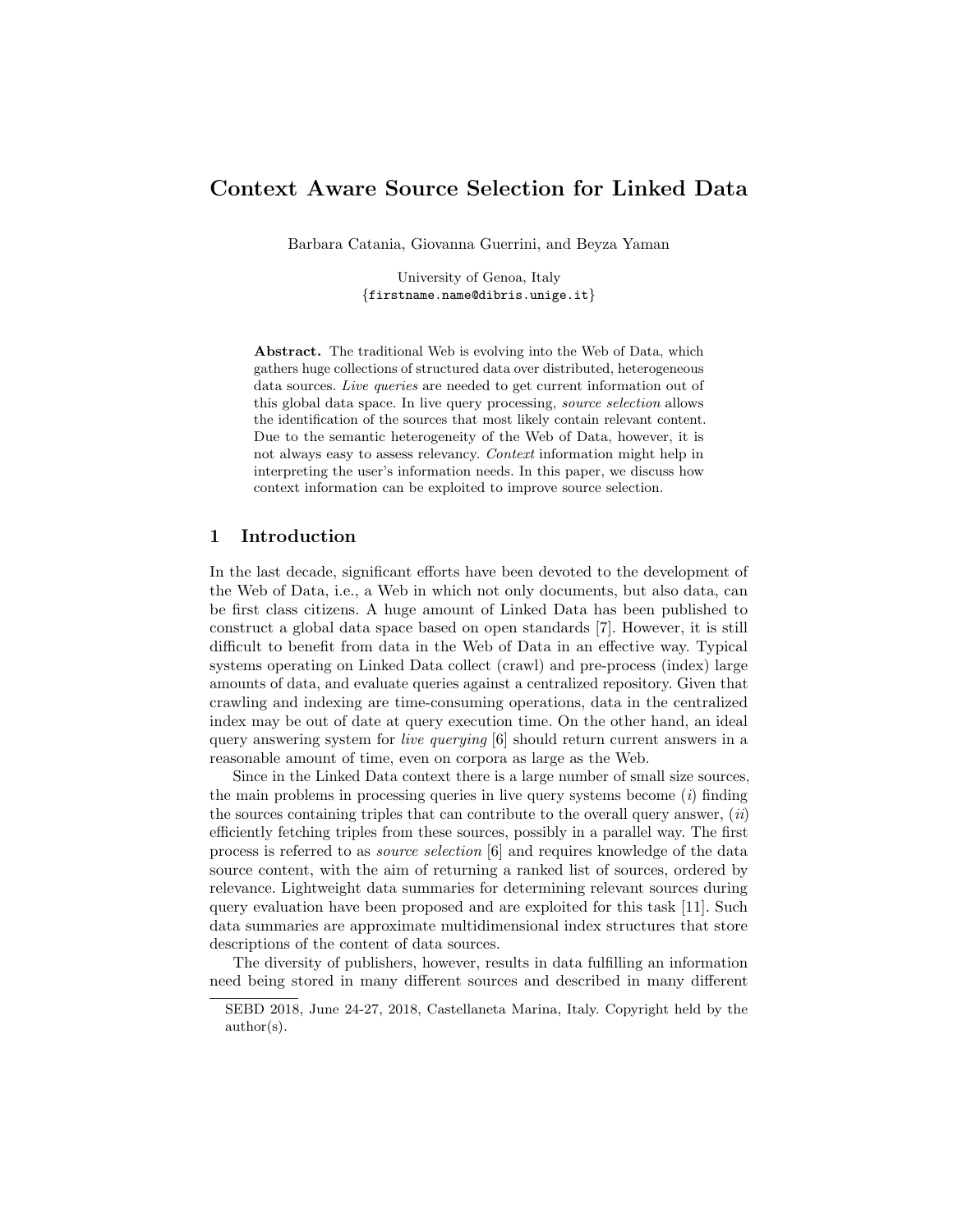ways. The semantic enrichment of data, indeed, does not solve the problem of identifying relevant information with respect to a given domain, rather causes a shift of heterogeneity issues from the syntactic to the semantic level. By exploiting a more abstract notion of context, we can better interpret the request and devise the most relevant sources for the user's information needs.

Context may capture different properties of data, users or user-data interactions, and may come from data themselves, the querying device (e.g., ambient information) as well as from the execution environment (e.g., history of previous queries) [1, 5]. Despite the different additional information it can capture and rely on, matching data not only with respect to the user request but also with respect to a reference context associated with such request can help in determining the portion of the entire information that is most relevant to the user. Contexts have been used, e.g., in offering personalized services and recommendations and improving data selection [2, 8, 10], however, surprisingly, as far as we know, no approach has been defined yet exploiting context information for improving the linked data source selection process.

This paper goes in this direction and faces the problem of effective and efficient source selection for Linked Data, with the aim of proposing techniques that automatically discover sources providing most relevant answers, by exploiting a domain-dependent context hierarchy (as part of the more general framework envisioned in [3, 4]). In this paper, we consider RDF data sources and SPARQL queries and present:  $(i)$  two distinct extended data summaries enabling contextaware source selection (Section 2); (*ii*) an instantiation of the approach with a specific context taxonomy (Section 3); (*iii*) a preliminary experimental evaluation of the proposed structures on such instantiation (Section 4). Future work directions are discussed in Section 5.

# 2 Extended Data Summaries for Context-Aware Source Selection

In this section, we first briefly introduce the data summary our approach relies on, i.e., QTree [6], and the two extensions we propose to enable context-aware source selection. Both approaches rely on: (i) a context taxonomy  $(C, \preceq)$ , where C is the set of contexts and  $\preceq$  is a subconcept relationship among them; (*ii*) a distance function  $d: \mathcal{C} \times \mathcal{C} \rightarrow [0, 1]$  measuring the distance between contexts in the taxonomy; (iii) a function  $\gamma$  for associating contexts with triples and queries.  $(C, \prec)$  and  $\gamma$  can come with data or be (semi)automatically extracted from them while d is data independent and is provided as an input parameter for the proposed techniques. Additional details on the proposed approaches can be found in [12].

#### 2.1 Data Summaries: QTree

Data summaries [6, 11] have been proposed as an approach for efficiently determining which sources may contribute answers to a query in live distributed query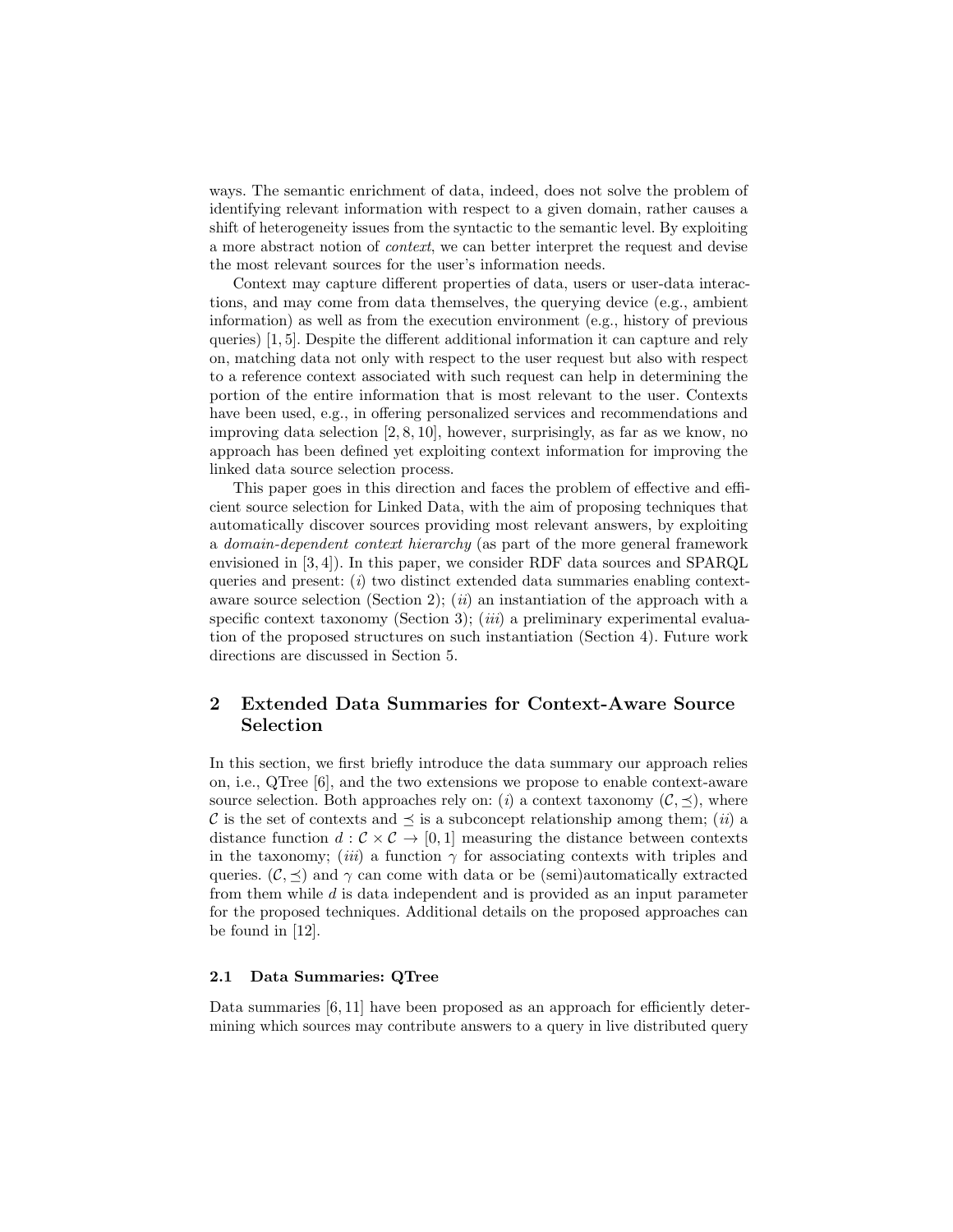

(a) Data points and regions (b) Region hierarchy and buckets

Fig. 1: 2-dimensional QTree [6]

systems. They describe the data provided by the sources in a summarized form. We specifically refer to the QTree indexing structure [6] which is a combination of R-trees and multidimensional histograms. The first step is to transform the RDF triples provided by the source into numerical points in a 3-dimensional space. Hash functions are applied to the individual components of RDF triples (i.e., *subject, predicate, object*) to obtain 3 numerical values for each triple. The employed hash functions, relying on a prefix-hashing approach, are such that triples with similar content are assigned close points in the multidimensional space, so that they are clustered close to each other. This 3-dimensional space is then indexed by a hierarchical data structure (the QTree, shown in Fig.1.b) in which nodes represent multidimensional regions, through minimal bounding boxes (MBBs). The region of a node always covers all the regions of its children. Fig.1.a) illustrates the 2-dimensional data points and regions indexed by the QTree. (A 2-dimensional space is used for the sake of simplicity.)

The leaves of the QTree (referred to as buckets) keep statistical information about the data items contained in the respective region. In Fig.1.b) leaves contain the number of points within the corresponding region. To summarize the sources, the number of triples contributed by the source is maintained inside the bucket as a set of pairs *(source, number of triples)*. This set is kept ordered on the first component, so that sources contributing the highest number of triples appear first. Thus, the bucket corresponding to a region  $R$  contains a list of pairs:  $\langle s, card({t|hash(t) \in R}, origin(t) = s \rangle)$  for each source s containing at least one triple which is hashed to a point in region R.  $origin(t)$  denotes the data source (a RDF set of triples available on the Web) containing  $t$ , obtained by dereferencing the subject of t.

When a SPARQL query is executed, each basic graph pattern (BGP) is converted into a set of coordinates by applying the hash functions to the pattern elements. BGPs containing variables are represented by regions spanning the whole range of hash values for the respective dimension. Then, the buckets containing sources contributing to the query are discovered by looking for overlapping MBBs in the QTree. Buckets returned by each BGP search are then intersected to identify joins. Sources contained in the resulting buckets are ranked based on an estimation of the number of triples contributing to the query result (computed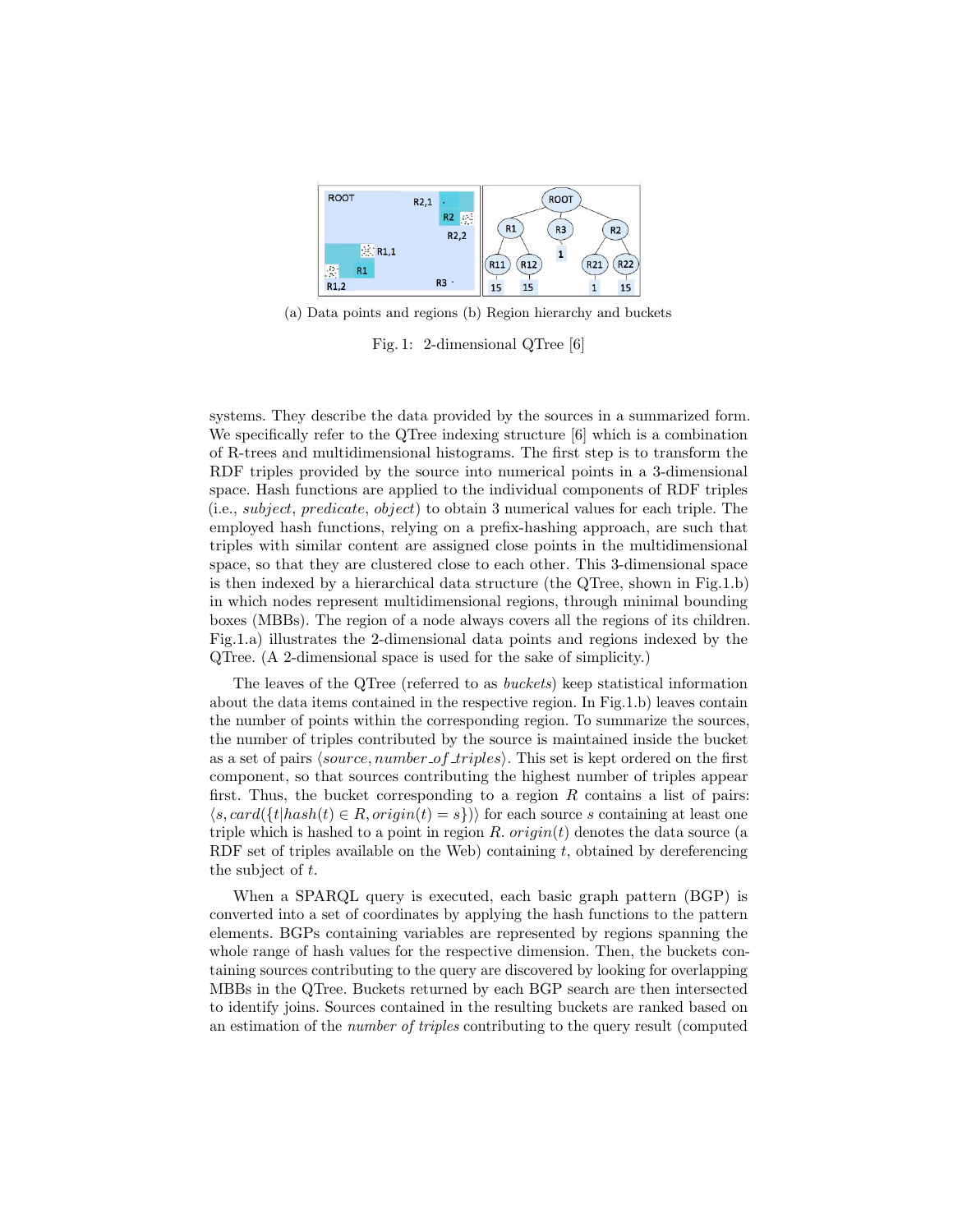taking into account the bucket region and the size of the intersection between bucket and query regions).

#### 2.2 Context-Aware Source Selection via QTree

The first approach we propose does not modify QTree internal nodes and exploits context information in the ranking phase only. Indeed, each source in a bucket is associated not only with the number of triples contributed by the source inside the bucket but also with the set of related contexts. Thus, buckets now contain sets of triples  $\langle source, set\_of\_contents, number\_of\_triples \rangle$ . More specifically, the bucket corresponding to a region  $R$  contains a set of triples  $\langle s, \bigcup_{t|hash(t) \in R, origin(t)=s} \gamma(t), card(\{t|hash(t) \in R, origin(t)=s\}),\rangle$  for each source s containing at least one triple which is hashed to a point in region  $R$ .

We assume now that a SPARQL query comes together with a reference context. The query representation and the index search do not change but, once the intersecting buckets are discovered and the contained sources retrieved, they are ranked according to: (i) *context distance*, computed as the aggregate (based on either AVG, MIN, or MAX function) of the distances  $d$  in the context taxonomy between any context associated with the source and the query context; (*ii*) number of triples, defined as in Subsection 2.1. These two indicators are normalized between [0, 1] and combined in a linear way.

#### 2.3 Modelling the Context as a Fourth Dimension

The second, alternative, approach models the context as a fourth dimension of the data space (in addition to subject, predicate, and object), thus extending the QTree data structure. This leads to an increase of the dimensionality of the data summary but this increases the pruning potential as well and, thus, potentially, the effectiveness of the indexing structure.

Each context is mapped to a number, so that close numbers reflect similar contexts. This is achieved by an appropriate node numbering in the tree corresponding to the context taxonomy. This way, similar data will still be clustered into the same bucket. Thus, hash function, first applied to triples and returning a point in the 3D space, is now extended, leading to function  $hash_4$ , so that a quadruple consisting of a triple t plus one of its contexts in  $\gamma(t)$  is hashed to a point in the 4D space. The structure of internal nodes does not change with respect to the original QTree, while 4D QTree buckets keep list of pairs  $\langle source, context \rangle$  with the number of triples they contribute to a bucket. Thus, assuming  $R$  is the 4D region associated with a bucket, the bucket contains a set of pairs  $\langle \langle s, c \rangle, \text{card}(\{t | hash_4(\langle t, c \rangle) \in R, c \in \gamma(t)\})\rangle.$ 

Queries and the associated contexts are mapped to four dimensional regions, similarly to what happens for BGPs in the original QTree, but taking into account the context as fourth component. Index search now selects buckets that intersect a region representing  $BGP + context$  instead of only BGP. Ranking is performed similarly to what we discussed in Section 2.2 but ranking each  $\langle source, context \rangle$ pair in a bucket separately.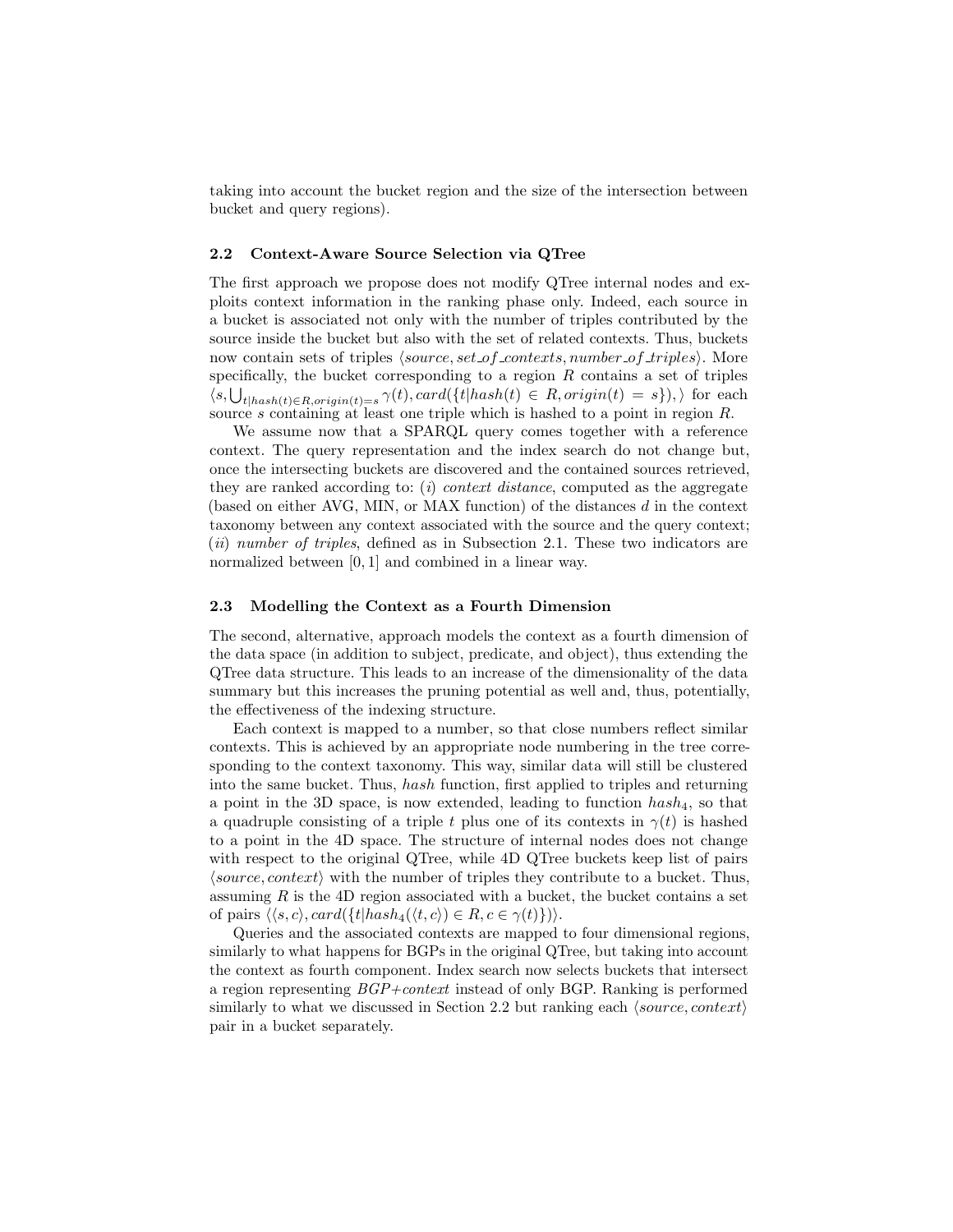# 3 Context-Modeling Using SKOS

Different context models [1, ?] lead to different instantiations of the proposed approaches. In the following, as a concrete example, we discuss context modeling by means of a SKOS concept taxonomy.

SKOS. SKOS (Simple Knowledge Organization System) is a W3C recommendation for defining, publishing, and sharing concepts over the Web and it is used for knowledge organization. Concepts are entity categories identified by URIs. Though not providing semantic and reasoning capabilities as powerful as ontologies, concepts enhance the potential of search capabilities. Moreover, mappings between concepts from different concept schemes and in diverse data sources, and a hierarchical organization of concepts, are provided. The fundamental element of SKOS is the (skos:Concept) class, which instances, identified by URIs, represent domain concepts. Properties (skos:broader) and (skos:narrower) are one the inverse of the other and are used to assert a generalization/specialization relationship between two concepts [9]. For instance, the RDF triple (:Palace skos:broader :TouristAttraction) states that the touristic attraction concept is broader (i.e., more general) than the palace concept. SKOS is foreseen to be applied for associating concepts (i.e., resources of type (skos:Concept)) with resources through the (dct:subject) property.

Context modeling through SKOS. We model each context as a SKOS concept. In order to create a domain dependent context taxonomy, we started from a portion of DBpedia English SKOS concepts and related hierarchical relationships, as a seed. The portion consists of a subtree of the tree rooted at the concept Tourist attractions in Europe. Starting from English DBPedia, resources related to contexts in the seed taxonomy through the dct:subject predicate, as well as triples describing them, are retrieved (via SPARQL queries posed to endpoints) and become part of our dataset (and they are associated with the corresponding concept as a context). Then, (owl:sameAs) links both at the instance and at the concept level are exploited for retrieving further concepts and instances.

The set of collected SKOS concepts is finally organized into a taxonomy  $(C, \preceq)$ , containing 1632 nodes (SKOS concepts), related by the (skos:broader) relationship. Nodes are then numbered through a visit of the tree, and the generated numbers are used for hashing. Distance d between two contexts is defined as the length of the shortest path connecting them in the taxonomy, normalized between 0 and 1. Contexts for triples (function  $\gamma$ ) are defined as the contexts associated with their subjects or objects. The resulting dataset contains 1.086.874 triples, from 13.466 RDF sources.

https://www.w3.org/TR/skos-reference/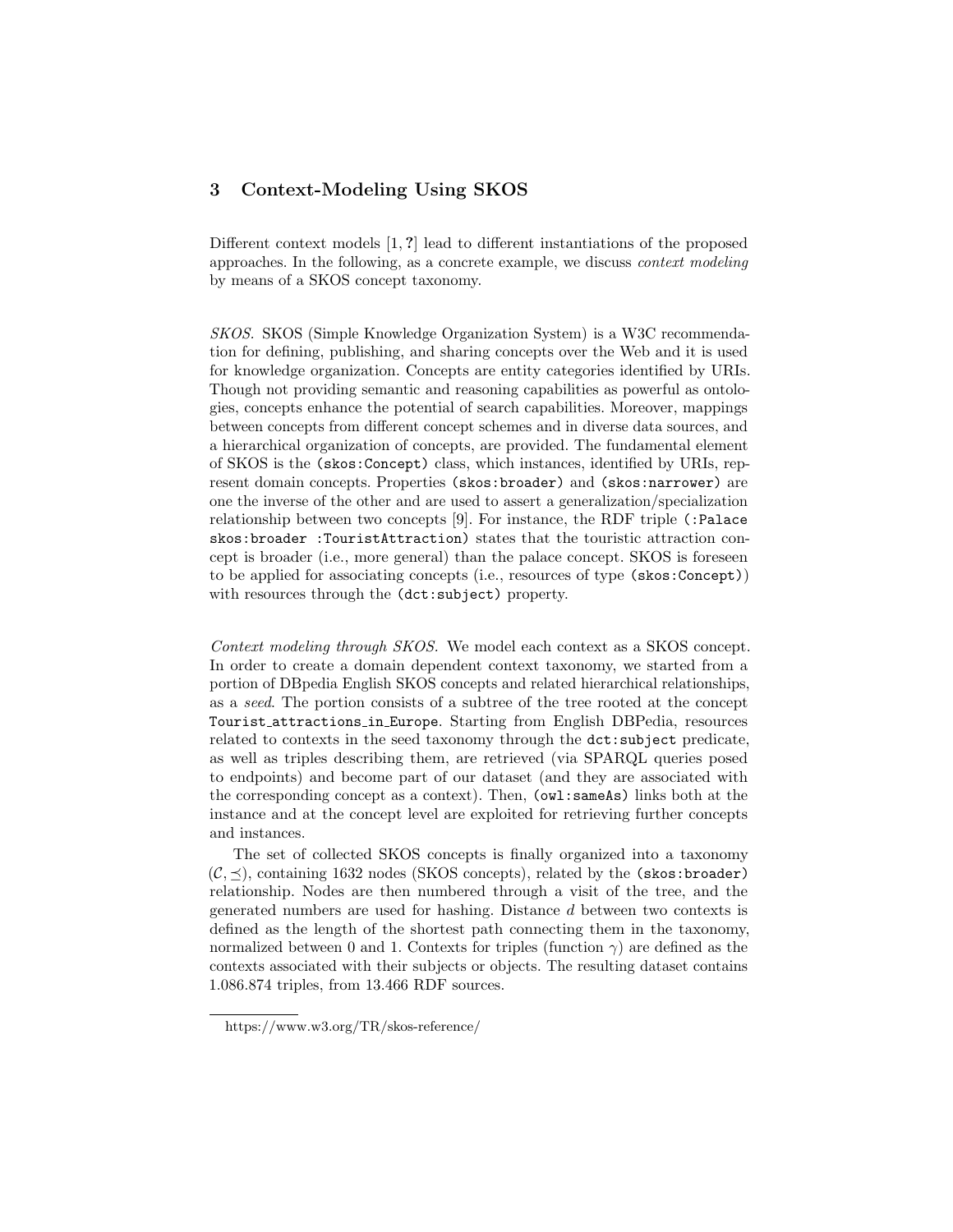| Index          | $ \#$ generated buckets/maximum $\#$ buckets Index Size Hash interval |                       |                                   |
|----------------|-----------------------------------------------------------------------|-----------------------|-----------------------------------|
| OTree          | 8.092/25.000                                                          | $\mid$ 31.3 MB $\mid$ | $[0 - 2000]$                      |
| Ext QTree      | 8.092/25.000                                                          | 64.8 MB               | $[0 - 2000]$                      |
| $ 4D \tQTree $ | 50.000/50.000                                                         |                       | $ 188.4 \text{ MB} $ $ 0 - 2000 $ |

Table 1: QTree details

## 4 Experimental Results

The experiments were performed on a machine with CPU Intel Core i3-2350M 2.30GHz, 6 GB of RAM size, running 64-bit Windows 7 Professional. Applications were developed in Java HotSpot(TM) 64-Bit Server VM under Java SE 1.8. Starting from the dataset described in Section 3, we created Qtree, Ext QTree, and 4D QTree, according to the values pointed out in Table 1. Notice that the maximum number of buckets (a parameter of the creation process) is higher for 4D QTree since the number of tuples to be indexed is higher in this case.

In this paper, we report experimental results related to the execution of starshaped queries, sets of triple patterns sharing the same variable at the subject position. Star-shaped queries with a variable number of joins, ranging from 0 to 7, were randomly generated, guaranteeing at least one result on the considered dataset. For each number of join, 10 queries have been created, each associated with a random context. Each query was executed 10 times.

Selectivity and Performance. Fig. 2 compares QTree, Ext QTree, and 4D QTree with respect to the number of returned buckets, sources, and execution time. From Fig.2.a we note that, thanks to context information which is indexed together with triples, 4D QTree filters out more buckets during BGP search than 3D approaches. The same number of buckets is always returned by QTree and Ext QTree, since the two data structures differ only for information contained at the bucket level. On the other hand, 4D QTree returns a higher number of buckets as result for the join execution (Fig.2.b) since, as shown in Table 1, setting the maximum number of buckets to 50.000 does not guarantee a good data distribution among buckets (the number of created buckets coincide with the maximum value), many bucket regions intersect, and are returned as result. The number of sources returned by 4D QTree is however much lower compared with QTree and Ext QTree (Fig.2.c), thanks to context filtering during index search. For what concerns average execution time (in milliseconds, Fig.2.d), as expected, it coincides for QTree and Ext QTree and is often higher for 4D QTree, due to the higher number of intersections among buckets to be performed.

Context Accuracy. Accuracy is computed as the average distance between the contexts returned as results by Ext QTree and 4D QTree index searches and the context associated with the query. In the Ext QTree, since each source is associated with a set of contexts, we first compute an aggregate distance for

Experiments related to path-shaped queries are not reported due to space constraints.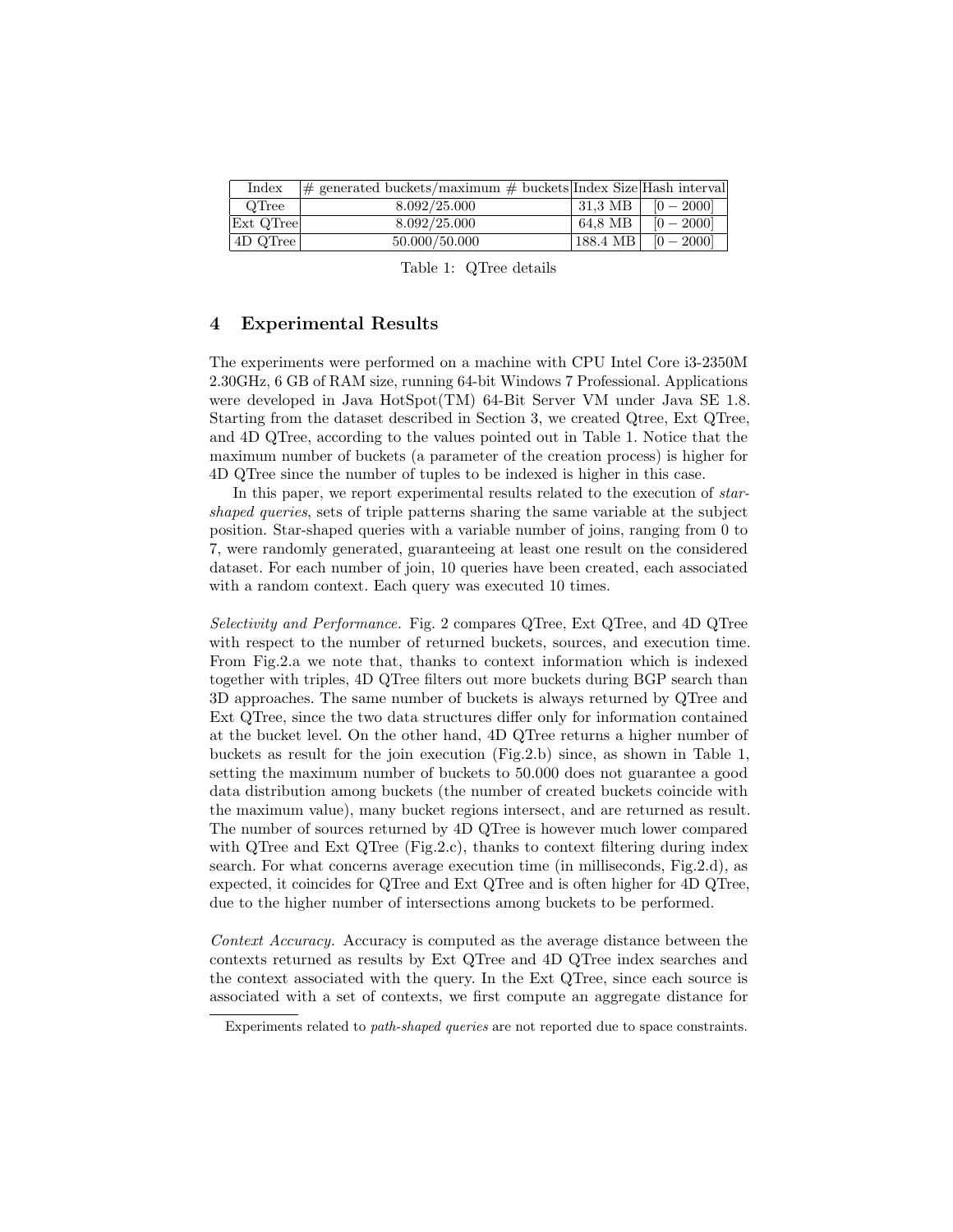

(c) Avg num. of returned sources (d) Avg execution time



JOIN

each source (based on either AVG or MIN function) and then we average all them. Fig.3 shows that 4D QTree average context distance is always lower than the Ext QTree average context distance, when using AVG (Fig.3.a). Combined with Fig.2, this means that 4D QTree always retrieves less sources with a more relevant context, on average, than Ext QTree. When considering MIN (Fig.3.b), Ext QTree performs better than 4D QTree, since each data source returned by Ext QTree is associated with all its related contexts, including that leading to the minimum distance. This is not necessarily true with 4D QTree.

Impact of Ranking. We considered various ranking functions differing in the weights used in the linear combination. Aggregate context distances in Ext QTree are computed using the MIN aggregate function. The performed experiments, not reported here for space constraints, show that 4D QTree average ranking values computed for all the returned sources are lower than the corresponding Ext QTree ranking values. This is coherent with the previously presented results. When we consider the first  $k$  ranked sources, 4D QTree ranking values are higher than corresponding Ext QTree ones. Thus, 4D QTree is able to select, among all the returned ones, "better" sources than the Ext QTree.

## 5 Conclusions and Future Work

In this paper, we proposed two approaches exploiting *context* information in increasing source selection effectiveness and efficiency. This way of exploiting